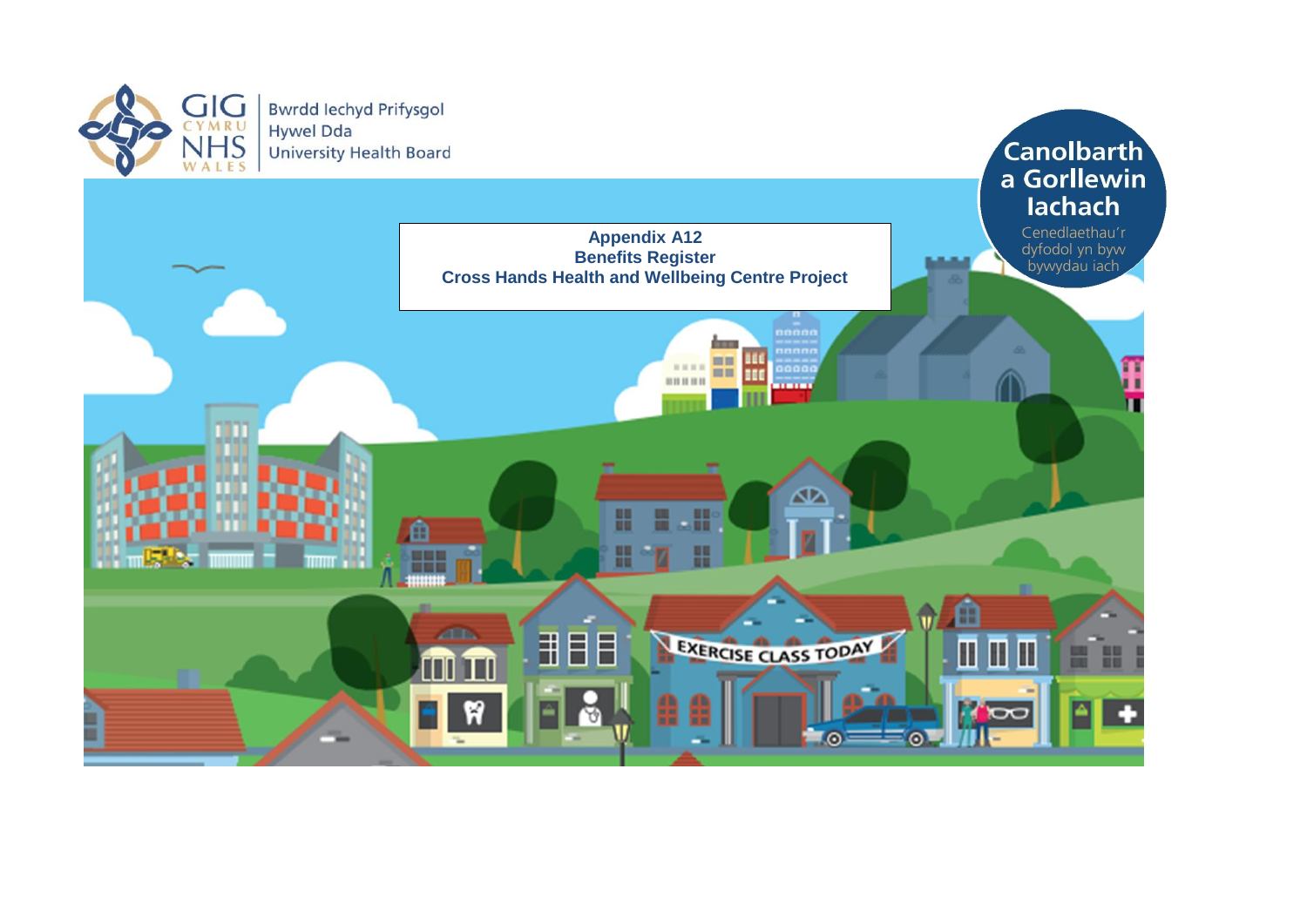# **Cross Hands Community Hub Outline Business Case**

| S02: To provide appropriate capacity for the delivery of sustainable 21st century health and wellbeing |  |  |
|--------------------------------------------------------------------------------------------------------|--|--|
|                                                                                                        |  |  |

| <b>B</b> 03 | Improved access to group consultations enabling<br>greater peer support and development of more<br>patient experts                                         | Health Board &<br><b>Patients</b> | Quantifiable | Number of group consultations held and<br>number of people attending                                                                                                                                                                                                                            | Not currently offered                                                                                                     | Establish appropriate target during<br>transition period                                                                                                                                 | Commissioning + 12<br>months | GP lead Penygroes &<br>Tumble |
|-------------|------------------------------------------------------------------------------------------------------------------------------------------------------------|-----------------------------------|--------------|-------------------------------------------------------------------------------------------------------------------------------------------------------------------------------------------------------------------------------------------------------------------------------------------------|---------------------------------------------------------------------------------------------------------------------------|------------------------------------------------------------------------------------------------------------------------------------------------------------------------------------------|------------------------------|-------------------------------|
| <b>B04</b>  | Improved access to EPP self management<br>programmes                                                                                                       | Patient                           | Quantifiable | 1) Number of programmes per year<br>2) Number of completers                                                                                                                                                                                                                                     | 1) 6 programmes per year<br>2) 54 completers                                                                              | 1) Programmes per year - Year $1 = 12$ ;<br>Year $2 = 18$<br>2) Completers - Year $1 = 120$ ; Year $2 =$<br>180                                                                          | Commissioning + 12<br>months | Claire Hurlin                 |
| <b>B</b> 05 | Improved access to Social Prescribing enabling<br>patients to navigate system more easily                                                                  | Patient                           | Quantifiable | of<br>patients<br>accessing sign<br>Number<br>posting services                                                                                                                                                                                                                                  | 98 signposted referrals p.a.<br>Not currently measured<br>(Based on Tywi Taf evidence base 2)<br>vears 2018/19 - 2019/20) |                                                                                                                                                                                          | Commissioning + 12<br>months | <b>Rhian Matthews</b>         |
| <b>B</b> 06 | Improve Early Years Services, ensure greater GMS<br>involvement in child health discussions (MASH) and<br>improve outcomes for families and young children | Societal                          | Qualitative  | / %age of child health<br>Number<br>discussions attended by GMS                                                                                                                                                                                                                                 | None currently                                                                                                            | GP Practices to establish target during<br>FBC development                                                                                                                               |                              | <b>Rhian Matthews</b>         |
| <b>B</b> 07 | More opportunities for volunteering                                                                                                                        | Societal                          | Quantifiable | Number of volunteer placements                                                                                                                                                                                                                                                                  | None                                                                                                                      | 13 placements (3 from Library relating to<br>Option 4 only)                                                                                                                              | Commissioning + 12<br>months | <b>Rhian Matthews</b>         |
| <b>B</b> 08 | Digital inclusion for citizens who do not have<br>broadband                                                                                                | Societal                          | Quantifiable | Number of people able to access online<br>services                                                                                                                                                                                                                                              | Not currently measured                                                                                                    | - Library to provide free computer access<br>and digital skills training<br>- All staff trained in accessing digital<br>information resources<br>- Library to provide free wi-fi access. | Commissioning + 12<br>months | Mark Jewell                   |
| <b>B</b> 09 | Increased support for lifelong learning, personal well-<br>being and development, community participation,<br>and culture & recreation                     | Societal                          | Quantifiable | Number of attendees at library events<br>activities (special requirements)<br>Number of participants in ICT literacy<br>and skills training programmes<br>Number of users accessing reading<br>materials<br>Number of Welsh language resources<br>Number of users accessing online<br>Imaterial | Not currently measured                                                                                                    | Establish appropriate target during transition<br>period                                                                                                                                 | Commissioning + 12<br>months | Mark Jewell                   |

### **S03: To provide a high-quality safe and modern, sustainable environment that is compliant with current and future regulatory standards**

| S01: To deliver a modern integrated model of care incorporating primary, community and social care services<br>Improved clinical decision making contributes to<br>avoided admissions for patients with chronic | <b>Health Board</b> |                    |                                                                            |                                                                      | Conveyance Rate 65% (Aligned to best<br>in Wales)                                                                                                                                                                                                                  |                              |                                                                                                                        |                              |
|-----------------------------------------------------------------------------------------------------------------------------------------------------------------------------------------------------------------|---------------------|--------------------|----------------------------------------------------------------------------|----------------------------------------------------------------------|--------------------------------------------------------------------------------------------------------------------------------------------------------------------------------------------------------------------------------------------------------------------|------------------------------|------------------------------------------------------------------------------------------------------------------------|------------------------------|
|                                                                                                                                                                                                                 |                     |                    |                                                                            |                                                                      |                                                                                                                                                                                                                                                                    |                              |                                                                                                                        |                              |
| conditions and multi morbidity / frailty                                                                                                                                                                        |                     | Non-cash releasing | WAST Conveyance Rate for AG Cluster                                        | Conveyance Rate 71% (TBC)                                            | Applying the current ED Attendance Rate<br>and Hospital Admission Rates from the<br>Lightfoot Viewer equates to 1,039 fewer<br>ED attendances and 429 fewer<br>admissions p.a. Based on 19/20 average<br>costs = Financial benefit of £596k p.a.<br>(See Note B01) | Commissioning + 18<br>months | Lightfoot Viewer and<br>through UEC Programme<br>Group and Operational<br>Planning and Performance<br>Governance Group | <b>Rhian Matthews</b>        |
| Patients are able to access appropriate services<br>more quickly                                                                                                                                                | Patient             | Quantifiable       | llist                                                                      | 3084 people<br>currently on therapy waiting lists as at<br>14/02/22) | Overall reduction to be assessed as part<br>of FBC. However, it is estimated that there<br>will be 50% reduction in Pulmonary Rehab<br>and Lymphoedema follow up waits.                                                                                            | Commissioning + 12<br>months |                                                                                                                        | John Davies                  |
|                                                                                                                                                                                                                 |                     |                    | 1420 Reassessment patients >14 weeks<br>301 Paediatric patients > 12 weeks |                                                                      | 0 Reassessment patients >14 weeks<br>0 Paediatric patients > 12 weeks                                                                                                                                                                                              | Commissioning + 12<br>months |                                                                                                                        | Caroline Lewis/Jane<br>Deans |
|                                                                                                                                                                                                                 |                     |                    |                                                                            | Time to treatment for Audiology services                             | Number of patients on Therapies waiting (Aman & Gwendraeth registered patients                                                                                                                                                                                     |                              |                                                                                                                        |                              |

| <b>B</b> 10 | Remove backlog liability from the Health Board                              | <b>Health Board</b> | Non cash releasing | - Backlog maintenance value                                                                                                                                                                 | Current Liability for the physical backlog is<br>circa £243k                                                                             | Eliminate backlog maintenance                                                                                                                             | Commissioning | Paul Williams |
|-------------|-----------------------------------------------------------------------------|---------------------|--------------------|---------------------------------------------------------------------------------------------------------------------------------------------------------------------------------------------|------------------------------------------------------------------------------------------------------------------------------------------|-----------------------------------------------------------------------------------------------------------------------------------------------------------|---------------|---------------|
|             |                                                                             | Patient             | Quantifiable       | Health<br>Technical<br>Adhere<br>to<br>Memorandum (HTM) and Health Building<br>Note (HBN) to deliver complaint facilities<br>areas of fire, DDA, signage,<br>engineering build quality etc; | Current liability for compliance is £39k.<br>This excludes lift access to first floor<br>which is being managed by the Helath<br>Board). | Eliminate backlog maintenance & provide<br>fully compliant facility.                                                                                      | Commissioning | Paul Williams |
| <b>B11</b>  | Improved facilities that are compliant with current<br>and future standards | Patient             | Qualitative        | privacy and dignity afforded to patients                                                                                                                                                    | Provision of facilities that optimise the Shortfall of accommodation within existing<br>facilities                                       | New facility designed to HBN best<br>practice to support improvements i.e.<br>acoustic standards, wayfinding, interview<br>roosm etc.                     | Commissioning | Paul Williams |
|             |                                                                             | Patient             | Quantifiable       | Provision of facilities that meet all<br>current control of infection standards                                                                                                             | <b>Existing Infection Control reports</b>                                                                                                | New facility design to HBN standards                                                                                                                      | Commissioning | Paul Williams |
|             |                                                                             | Patient             | Quantifiable       | 5 facet survey (Functionality & Space<br>review)<br>constraints)<br>Better adjacencies (linked to improved<br>functionailty)                                                                | Meeting space standards (fewer space Existing Health Centre facility Estatecode<br>category 'C' for functionality                        | New Facility Estatecode reference 'A' for<br>functionality                                                                                                | Commissioning | Paul Williams |
| <b>B12</b>  | Contributes towards decarbonisation strategy                                | Wider society       | Societal           | Energy consumption and CO2e                                                                                                                                                                 | To be determined on completion of the<br>Carbon Valuation Assessment form at<br>FBC stage                                                | To be determined on completion of the<br>Carbon Valuation Assessment form at<br>FBC stage (possible decarbonisation<br>measures are outlined in note B12) | Commissioning | Paul Williams |

### **S04: To provide the most appropriate healthcare in the most appropriate place**

| <b>B13</b> | lcare | Reduced reliance on paperwork and travel enabling<br>Community Nursing to spend more time on patient | <b>Health Board</b> | Non-cash releasing | on patient care                                    | Time spent by Community Nursing team 74% of available Community Nursing time<br>spent on patient facing care | 89% of available Commuinity Nursing<br>time spent on patient facing care $=$<br>Financial benefit of £50k p.a. | Commissioning + 12<br>months | Sarah Cameron |
|------------|-------|------------------------------------------------------------------------------------------------------|---------------------|--------------------|----------------------------------------------------|--------------------------------------------------------------------------------------------------------------|----------------------------------------------------------------------------------------------------------------|------------------------------|---------------|
| <b>B14</b> |       | Fewer home visits enabling Speech and Language<br>Therapy teams to spend more time on patient care   | <b>Health Board</b> |                    | Non-cash releasing Number and costs of home visits | 1208p.a. Speech Therapy visits                                                                               | 40% reduction = Financial benefit of<br>£8k p.a.                                                               | Commissioning + 12<br>months | Alison Thomas |

### **S05: To provide GMS sustainability**

| <b>B15</b> | Increased use of multi-disciplinary approach to<br>patient care                                                                                                                                                      | <b>Health Board</b> | Quantifiable | Number of MDTs                                                                                                                | Currently adhoc / opportunistic<br>Baseline = 0 (due to current<br>accommodation constraints) | At least x1 proactive MDT per GP<br>practice per week                                                      | Commissioning + 18<br>months | <b>Rhian Matthews</b> |
|------------|----------------------------------------------------------------------------------------------------------------------------------------------------------------------------------------------------------------------|---------------------|--------------|-------------------------------------------------------------------------------------------------------------------------------|-----------------------------------------------------------------------------------------------|------------------------------------------------------------------------------------------------------------|------------------------------|-----------------------|
| <b>B16</b> | Improved workforce resilience through co-location of<br>multidisciplinary team<br>Improved wellbeing through enhancing working<br>environment and hence retention of staff and<br>resilience / continuity of service | <b>Health Board</b> | Quantifiable | Sickness Rate                                                                                                                 | Current average of 8.6%                                                                       | <b>Comparable to best in Health Board</b><br>and HB target (4.7%)                                          | Commissioning + 18<br>months | <b>Rhian Matthews</b> |
| <b>B17</b> | Improved patient and service user experience                                                                                                                                                                         | Patient             | Qualitative  | Unable to measure direct impact from<br>Cross Hands but will contribute to the<br>delivery of overall Health Board objectives | Survey to be undertaken pre-<br>commissioning                                                 | Contribution to Health Board objectives<br>- Patient satisfaction rates<br>- Fewer complaints about access | Commissioning + 18<br>months | <b>Rhian Matthews</b> |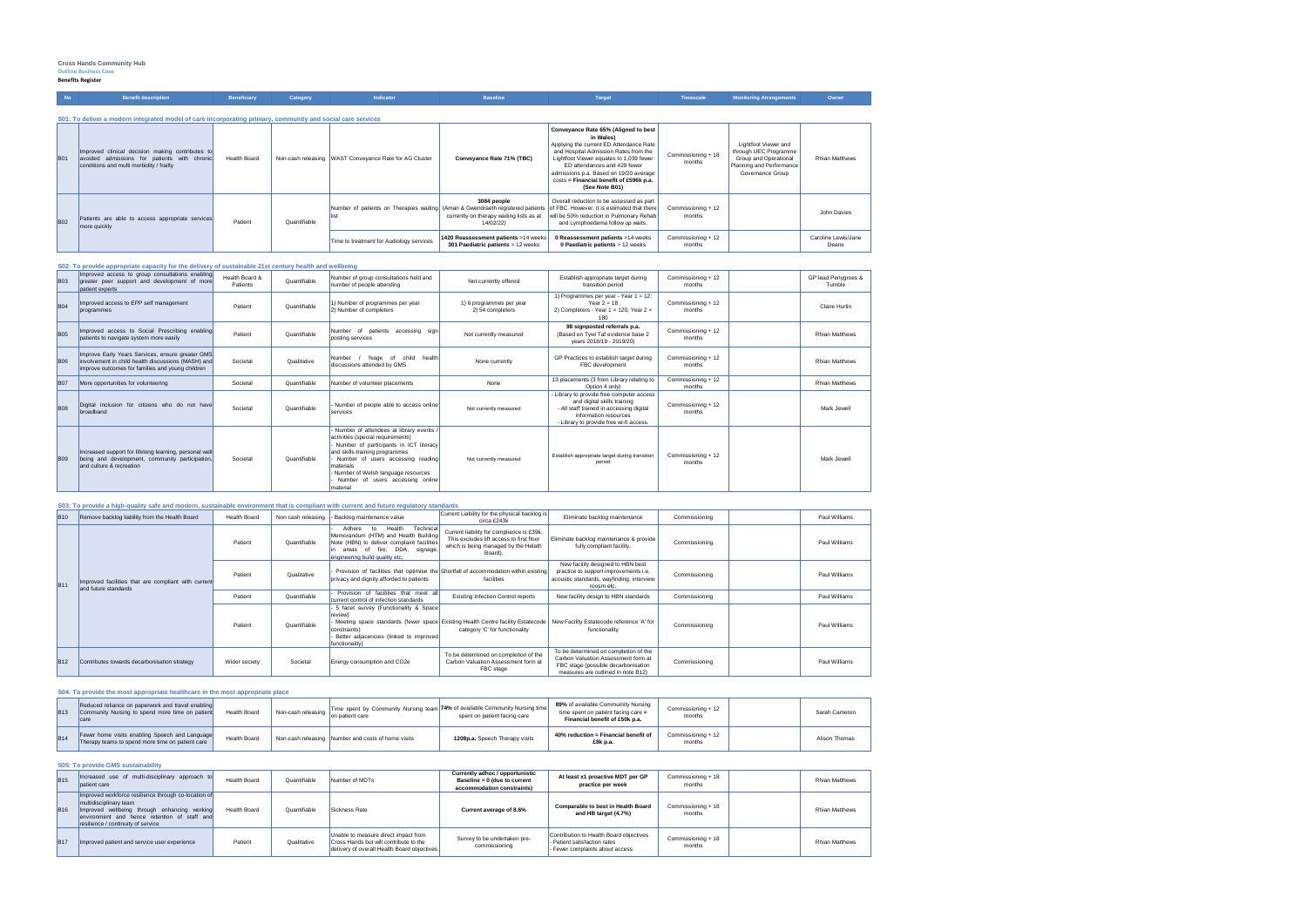#### **Cross Hands Community Hub**

**Outline Business Case Benefits Register**

| Ref        | <b>Benefit</b>                                                                                                                                                                                                                                  | <b>Class</b>          | <b>Measure</b>                                                                                                                       | Option 0<br><b>BAU</b> | Option 1<br>Do Minimum                         | Option 2<br><b>Less Ambitious</b>                                                        | Option 3<br><b>PWF</b>                                   | <b>Calculation Assumptions</b>                                                                                                                                                                                                                                                              |
|------------|-------------------------------------------------------------------------------------------------------------------------------------------------------------------------------------------------------------------------------------------------|-----------------------|--------------------------------------------------------------------------------------------------------------------------------------|------------------------|------------------------------------------------|------------------------------------------------------------------------------------------|----------------------------------------------------------|---------------------------------------------------------------------------------------------------------------------------------------------------------------------------------------------------------------------------------------------------------------------------------------------|
| <b>B01</b> | Improved clinical decision making contributes to<br>avoided admissions for patients with chronic<br>conditions and multi morbidity / frailty                                                                                                    | Non-cash<br>releasing | WAST Conveyance Rate for<br><b>AG Cluster</b>                                                                                        |                        | £446,404                                       | £517,628                                                                                 | £596,434                                                 | Applying the current ED Attendance Rate and Hospital<br>Admission Rates from the Lightfoot Viewer equates to<br>1,039 fewer ED attendances and 429 fewer admissions<br>p.a. Based on 19/20 average costs = Financial benefit of<br>£596k p.a., allocated to options according to floor area |
| <b>B13</b> | Reduced reliance on paperwork and travel<br>enabling Community Nursing to spend more time<br>on patient care                                                                                                                                    | Non-cash<br>releasing | Time spent by Community<br>Nursing team on patient care                                                                              |                        | £50,024                                        | £50,024                                                                                  | £50,024                                                  | Increase from 74% to 89% of available Commuinity<br>Nursing time spent on patient facing care = Financial<br>benefit of £50k p.a.                                                                                                                                                           |
| <b>B14</b> | Fewer home visits enabling Speech Therapy<br>teams to spend more time on patient care                                                                                                                                                           | Non-cash<br>releasing | Number and costs of home<br>visits                                                                                                   |                        | £8,317                                         | £8,317                                                                                   | £8,317                                                   | 40% reduction = Financial benefit of £8k p.a.                                                                                                                                                                                                                                               |
|            | Recurring non-cash releasing benefits                                                                                                                                                                                                           |                       |                                                                                                                                      |                        | £504,745                                       | £575,970                                                                                 | £654,775                                                 |                                                                                                                                                                                                                                                                                             |
| <b>B10</b> | Remove backlog liability from the Health Board                                                                                                                                                                                                  | Non cash<br>releasing | Backlog maintenance value                                                                                                            |                        | £242.647                                       | £242.647                                                                                 | £242,647                                                 | Non-recurring saving                                                                                                                                                                                                                                                                        |
|            | Non-recurring non-cash releasing benefits                                                                                                                                                                                                       |                       |                                                                                                                                      |                        | £242,647                                       | £242,647                                                                                 | £242,647                                                 |                                                                                                                                                                                                                                                                                             |
| <b>B02</b> | Patients are able to access appropriate services<br>more quickly                                                                                                                                                                                |                       | Quantifiable Reduced waiting times                                                                                                   |                        | Reduced<br>Therapy and<br>times                | Reduced<br>Therapy and<br>Audiology waiting Audiology waiting Audiology waiting<br>times | Reduced<br>Therapy and<br>times                          |                                                                                                                                                                                                                                                                                             |
| <b>B03</b> | Provision of group consultations enabling greater<br>peer support and develop patient experts                                                                                                                                                   | Quantifiable          | Number of group<br>consultations                                                                                                     |                        | ✓                                              | ✓                                                                                        | ✓                                                        |                                                                                                                                                                                                                                                                                             |
| <b>B04</b> | Improved access to EPP self management<br>programmes                                                                                                                                                                                            | Quantifiable          | Number of programmes and<br>completers                                                                                               |                        |                                                | 3 times more<br>people complete<br>EPP within 2<br>years                                 | 3 times more<br>people complete<br>EPP within 2<br>vears |                                                                                                                                                                                                                                                                                             |
| <b>B05</b> | Patients better able to navigate system through<br>increased use of Social Prescribing                                                                                                                                                          | Quantifiable          | Number<br>of<br>patients<br>accessing<br>sign<br>posting<br>services                                                                 |                        |                                                | 98 people<br>signposted p.a.                                                             | 98 people<br>signposted p.a.                             |                                                                                                                                                                                                                                                                                             |
| <b>B06</b> | Improve Early Years Services, ensure greater<br>GMS involvement in child health discussions<br>(MASH) and improve outcomes for families and<br>young children                                                                                   | Quantifiable          | Number / %age of child<br>health discussions attended<br>by GMS                                                                      |                        | ✔                                              | ✓                                                                                        | ✔                                                        |                                                                                                                                                                                                                                                                                             |
| <b>B07</b> | More opportunities for volunteering                                                                                                                                                                                                             | Quantifiable          | Number of volunteer<br>placements                                                                                                    |                        |                                                | 10 placements                                                                            | 13 placements                                            |                                                                                                                                                                                                                                                                                             |
| <b>B08</b> | Digital inclusion for patients who do not have<br>broadband                                                                                                                                                                                     | Quantifiable          | Number of people able to<br>access online services                                                                                   |                        |                                                |                                                                                          | ✔                                                        |                                                                                                                                                                                                                                                                                             |
| <b>B09</b> | Increased support for lifelong learning, personal<br>well-being and development, community<br>participation, and culture & recreation                                                                                                           | Quantifiable          | Number of participants in<br>library events, ICT literacy<br>skills<br>and<br>training<br>programmes,<br>accessing<br>atoriale Molek |                        |                                                |                                                                                          | ✓                                                        |                                                                                                                                                                                                                                                                                             |
| <b>B11</b> | Improved facilities that are compliant with current<br>and future standards                                                                                                                                                                     | Quantifiable Various  |                                                                                                                                      |                        | ✔                                              | ✓                                                                                        | ✔                                                        |                                                                                                                                                                                                                                                                                             |
| <b>B12</b> | Contributes towards decarbonisation strategy                                                                                                                                                                                                    | Quantifiable Various  |                                                                                                                                      |                        | ✔                                              | ✓                                                                                        | ✔                                                        | To be determined on completion of the Carbon Valuation<br>Assessment form at FBC stage                                                                                                                                                                                                      |
| <b>B15</b> | Increased use of multi-disciplinary approach to<br>patient care                                                                                                                                                                                 |                       | Quantifiable Number of MDTs                                                                                                          |                        | 1 MDT per                                      | 1 MDT per<br>practice per week practice per week practice per week                       | 1 MDT per                                                |                                                                                                                                                                                                                                                                                             |
| <b>B16</b> | Improved workforce resilience through co-location<br>of multidisciplinary team<br>Improved wellbeing through enhancing working Quantifiable Sickness Rate<br>environment and hence retention of staff and<br>resilience / continuity of service |                       |                                                                                                                                      |                        | Reduce from<br>current average<br>8.6% to 4.7% | Reduce from<br>current average<br>8.6% to 4.7%                                           | Reduce from<br>current average<br>8.6% to 4.7%           |                                                                                                                                                                                                                                                                                             |
| <b>B17</b> | Improved patient and service user experience                                                                                                                                                                                                    | Qualitative           | Contribute to the delivery of<br>overall Health Board<br>objectives                                                                  |                        | v                                              | √                                                                                        | ✓                                                        |                                                                                                                                                                                                                                                                                             |
|            | <b>Unmonetised benefits</b>                                                                                                                                                                                                                     |                       |                                                                                                                                      |                        |                                                |                                                                                          |                                                          |                                                                                                                                                                                                                                                                                             |